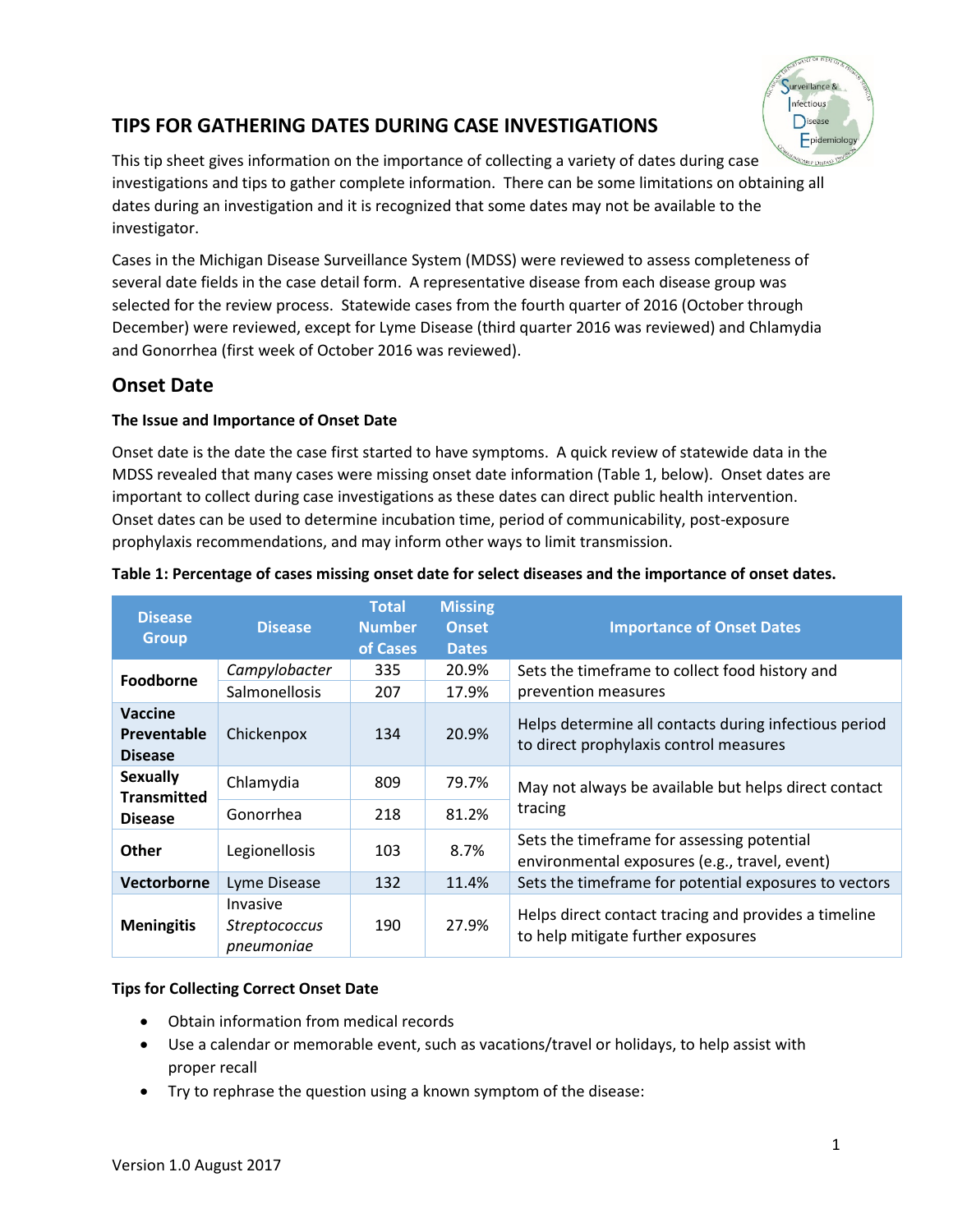- $\circ$  For pertussis When did coughing start? Any cold symptoms prior to the coughing and if so, for how long?
- o For foodborne Illness When did vomiting/diarrhea first occur?
- Use another date such as a healthcare provider visit or lab specimen collection date to help approximate onset
	- o The lab specimen collection date can give a close approximation of the onset date (when a person feels sick enough to get testing done, the person visits the provider who then collects a specimen, if appropriate)
	- $\circ$  If you need to use an estimated onset date, make a note in the comments section that an approximation was used

# **Laboratory Dates**

### **The Issue and Importance of Laboratory Dates**

There are multiple dates within a laboratory report. 'Lab specimen collection date' is the date the specimen was collected for testing. This date can help in the course of a case investigation to help the provider find relevant information within the case's records. It can also help approximate onset date.

'Lab report date' is the date that the lab report was issued. This date may provide a better timeline of disease progression based on whether the disease-causing organism was detected, if any recommended treatment was given at the appropriate time, and if the disease is still transmissible. For certain high risk occupations, having a negative test result within a certain time period will also help determine clearance for returning to work. Finally, this date is necessary to complete the Public Health Emergency Preparedness (PHEP) Cooperative Agreement Performance Measures, regarding reporting timeliness.

# **Table 2: Percentage of cases missing laboratory dates for selected diseases and the importance of laboratory dates.**

| <b>Disease Group</b>                                    | <b>Disease</b> | <b>Total</b><br><b>Number</b><br>of Cases | <b>Missing</b><br>Lab<br><b>Specimen</b><br><b>Collection</b><br><b>Date</b> | <b>Missing</b><br>Lab<br><b>Report</b><br><b>Dates</b> | <b>Importance of Laboratory Dates</b>                                                                                                                                |
|---------------------------------------------------------|----------------|-------------------------------------------|------------------------------------------------------------------------------|--------------------------------------------------------|----------------------------------------------------------------------------------------------------------------------------------------------------------------------|
| Foodborne                                               | Campylobacter  | 335                                       | 6.3%                                                                         | 11.3%                                                  | Indicates when testing was done; may provide<br>information on follow up testing; useful in                                                                          |
|                                                         | Salmonellosis  | 207                                       | 3.4%                                                                         | 35.8%                                                  | assessing reporting timeliness                                                                                                                                       |
| Vaccine<br>Preventable<br><b>Disease</b>                | Chickenpox     | 134                                       | 75.4%                                                                        | 75.4%                                                  | Helps determine if case was properly tested at<br>the appropriate time (e.g. lesion swab for<br>chickenpox) or if the diagnosis is based on<br>clinical presentation |
| <b>Sexually</b><br><b>Transmitted</b><br><b>Disease</b> | Chlamydia      | 809                                       | 27.2%                                                                        | 36.1%                                                  | Helps direct contact tracing and ensuring<br>treatment can be or was effectively given                                                                               |
|                                                         | Gonorrhea      | 218                                       | 34.9%                                                                        | 42.2%                                                  |                                                                                                                                                                      |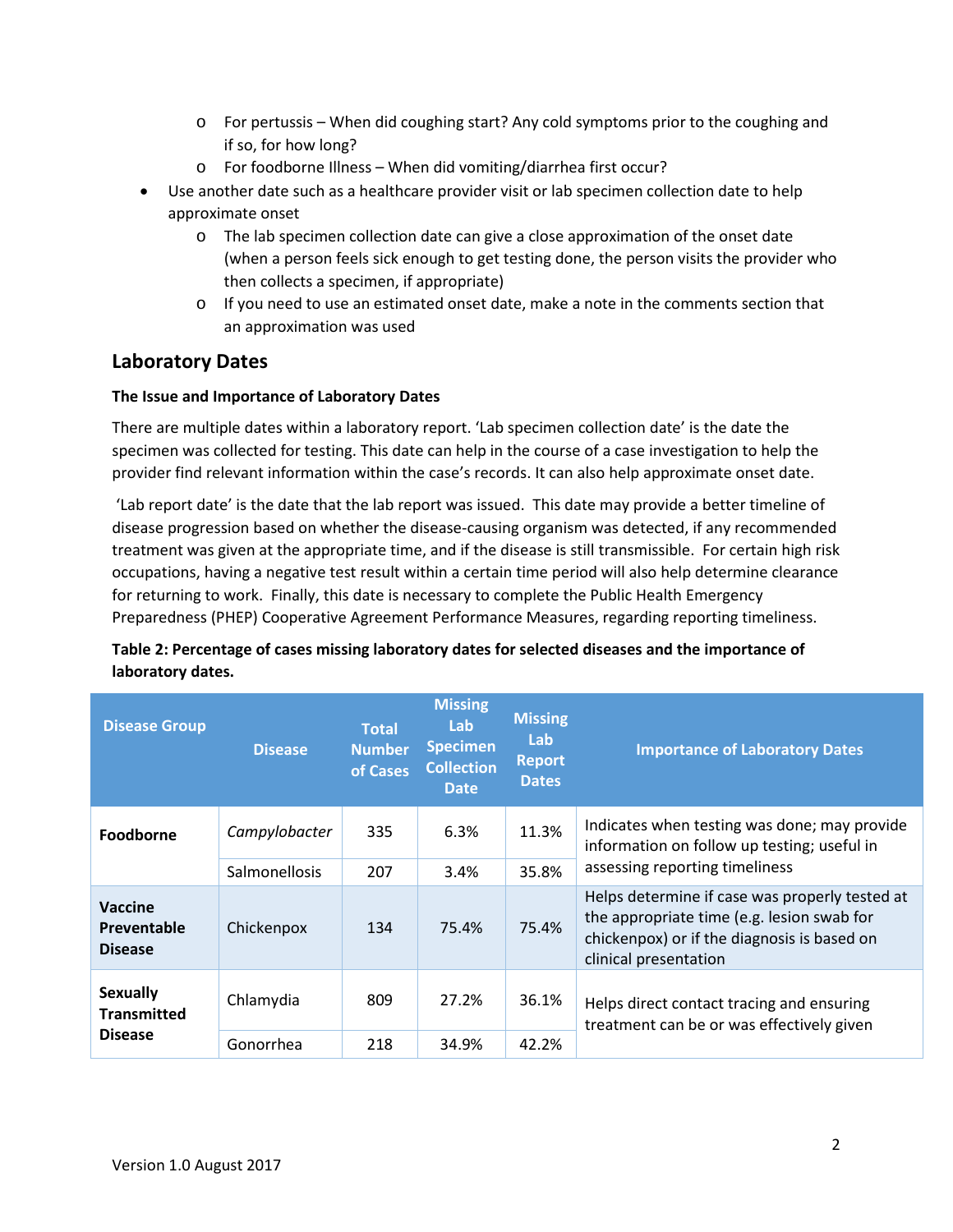| <b>Other</b>      | Legionellosis                                         | 103 | 11.7% | 15.5% | Helps determine timeframe for exposures,<br>important for cases that may be exposed in<br>facility environments that can be mitigated |
|-------------------|-------------------------------------------------------|-----|-------|-------|---------------------------------------------------------------------------------------------------------------------------------------|
| Vectorborne       | Lyme Disease                                          | 132 | 9.9%  | 9.9%  | Sets the timeframe for potential exposures to<br>vectors and for certain diseases if treatment<br>able to be given in timely manner   |
| <b>Meningitis</b> | <b>Invasive</b><br><b>Streptococcus</b><br>pneumoniae | 190 | 8.4%  | 4.7%  | Helps determine potential exposure and<br>contact tracing - especially if hospital-acquired                                           |

#### **Tips for Collecting Correct Laboratory Dates**

#### • **Lab specimen collection dates:**

- o Most lab report test results have a lab specimen collection date this date and the lab report can be the same, but is not necessarily the same date
- o During an Emergency Department (ED) visit, the lab specimen collection date may be the only date available if the person was not admitted or if a test result was never generated or reported

### • **Lab report dates:**

- o Often lab report date is the date the lab report is generated, not the date reported to public health (exception: some labs are generated and reported out the same day)
- o According to the Michigan Public Health Code, all conditions listed in the Physician and Authorized Health Care Professional Reporting Requirements table are required to be reported **within 24 hours** of discovery or diagnosis (unless noted); this would be the positive test result for most conditions
- o For certain diseases, it is important to document the **FIRST** lab report date, especially when multiple tests are needed for confirmatory purposes
	- STEC: the first test is usually an EIA or a PCR test; additional confirmatory testing is required
	- Hepatitis A: the first test is the IgM test; additional testing like genetic sequencing could be done
	- *Salmonellosis*: the first test may be a culture-based OR a culture-independent test; additional confirmatory and serotyping is required
- o In some instances, the initial lab results may be reported before the actual report has been generated. The first lab report date will still be the date of the first positive test result. Some examples include:
	- Meningococcal Disease: since a suspect case requires immediate notification, contact tracing and prophylaxis of potentially exposed people, the lab report date could be after the initial reference or case entry date
	- Measles: if a suspect case is reported via phone or email, the actual test specimens may have yet to be collected so the test result would be after the lab report date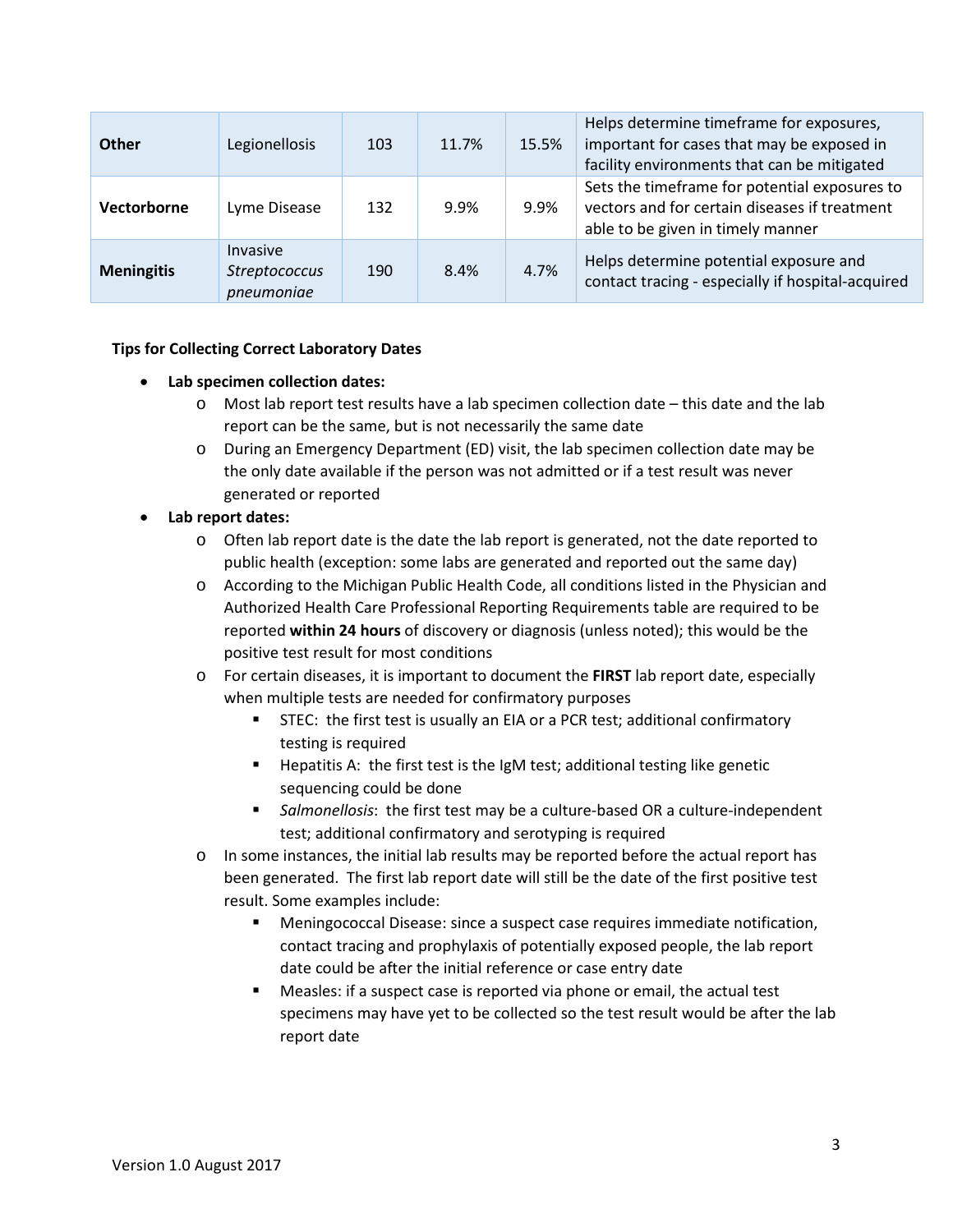# **Hospital Admission Date**

#### **The Issue and Importance of Hospital Admission Date**

Hospital admission date is important to capture because it can help approximate and/or determine the onset date, and it can help to determine if infections were acquired in the hospital. It is important to gather all hospital information for cases (such as admission date, discharge date, number of days hospitalized) to help determine the severity of the illness. Follow-up on cases (or outbreaks) of severe illness may need to be prioritized by health departments.

# **Table 4: Percentage of cases missing hospital admission date for selected diseases and the importance of hospital admission dates.**

| <b>Disease Group</b>                                       | <b>Disease</b>                       | <b>Total</b><br><b>Number</b><br>of Cases | <b>Missing</b><br><b>Hospital</b><br><b>Admission</b><br><b>Dates</b> | <b>Importance of Hospital Admission</b><br><b>Dates</b>                                                   |  |  |
|------------------------------------------------------------|--------------------------------------|-------------------------------------------|-----------------------------------------------------------------------|-----------------------------------------------------------------------------------------------------------|--|--|
| Foodborne                                                  | Campylobacter                        | 335                                       | 3.9%                                                                  |                                                                                                           |  |  |
|                                                            | Salmonellosis                        | 207                                       | 5.4%                                                                  |                                                                                                           |  |  |
| <b>Vaccine Preventable</b><br>Chickenpox<br><b>Disease</b> |                                      | 134                                       | 0.0%                                                                  |                                                                                                           |  |  |
| <b>Sexually Transmitted</b>                                | Chlamydia                            | 809                                       | <b>NA</b>                                                             | May help approximate onset date, if<br>infections are acquired in the<br>hospital, or severity of illness |  |  |
| <b>Disease</b>                                             | Gonorrhea                            | 218                                       | NA                                                                    |                                                                                                           |  |  |
| <b>Other</b>                                               | Legionellosis                        | 103                                       | 2.0%                                                                  |                                                                                                           |  |  |
| Vectorborne<br>Lyme Disease                                |                                      | 132                                       | NA.                                                                   |                                                                                                           |  |  |
| <b>Meningitis</b>                                          | Invasive Streptococcus<br>pneumoniae | 190                                       | 1.2%                                                                  |                                                                                                           |  |  |

# **Tips for collecting correct hospital dates**

• Obtain medical records from the hospital

# **Control Measures Start Date and Treatment Date**

# **The Issue and Importance of Control Measures Start Date and Treatment Date**

The control measures start date field is only available for certain conditions (e.g., Hepatitis A, *Salmonellosis*, Measles, foodborne Botulism, Tularemia, STEC, and Meningococcal disease). The control measures start date for these diseases **is necessary** to complete the PHEP Cooperative Agreement Performance Measures, regarding timeliness for public health interventions. The control measures start date is the date the prevention measures, such as contact tracing, exclusions, education, or other practices are put into place to stop transmission of the organism. It is important to capture this information to determine if effective control measures and mitigation strategies were started in an appropriate timeframe. While the control measures start date field was added to select diseases (examples listed above), it is important to document this information for many more diseases in the comments section or an agreed upon field per local health department protocol.

Treatment date is important to an investigation because it can help determine when cases are no longer contagious, such as with pertussis. Although treatment date field is not available for many diseases, it